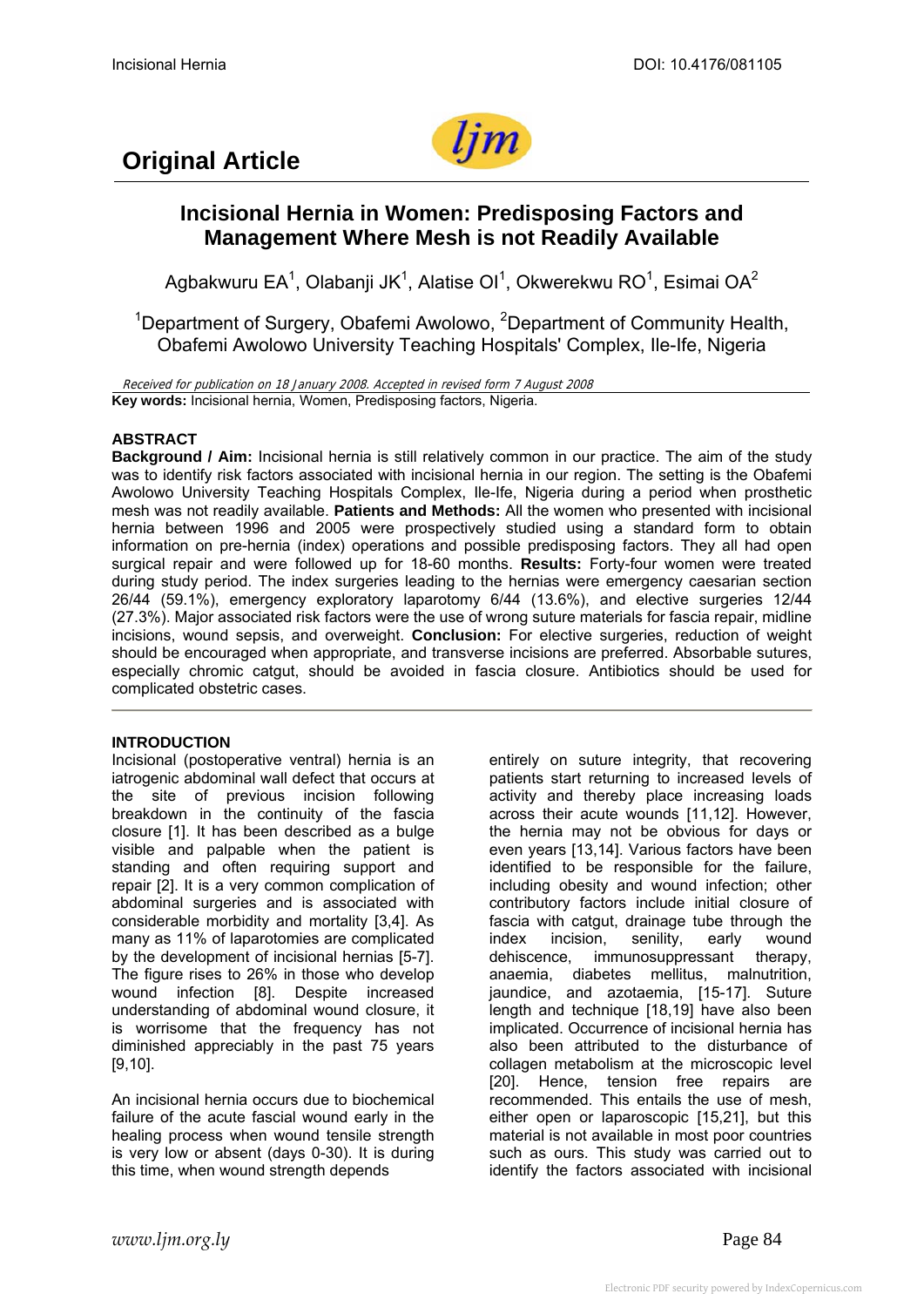hernia in our region as well as factors affecting recurrence.

## **METHODS AND PATIENTS**

Forty-four women who presented with ventral incisional hernia at Obafemi Awolowo University Teaching Hospital (O.A.U.T.H.C), Ile-Ife, Osun State, Nigeria, between January 1996 and December 2005 were included in the study. O.A.U.T.H.C is a tertiary health facility located in southwest Nigeria and serves as the referral hospital for patients from Osun, Ondo, Ekiti and part of Oyo State of Nigeria. People from these areas are mostly farmers and the others are either self-employed or government workers.

A standard form was used during the initial evaluation of the patient to obtain the indication for the pre-hernia operations and the possible predisposing factors. Patients who could not give sufficient information were excluded. Surgeons' skill and level of experience for the pre-hernia surgery were not assessed because most were patients referred from other hospitals. All hernias were in the midline of the abdomen, but they were characterised as being supraumbilical, periumbilical or infraumbilical. Wound infection as a risk factor was arrived at if the patient gave a history of a pussy discharge from the wound after the prehernia surgery. This was corroborated by the length of hospital stay and the scar of the pre-hernia operation. Prolonged ileus was defined as delay of return of the bowel sound 72 hours after surgery.

All patients with body mass index of  $> 25$  $kg/m<sup>2</sup>$  whose weight was the same or greater before the pre-hernia surgery were considered overweight or obese. Scar dimensions were measured with calipers. The longest diameter of the scar was taken as the length of the hernia. Perpendicular to this was the width.

All the patients were operated on by the team headed by the first author. Scars with no sutures in the wound were assumed to have been repaired with absorbable sutures (chromic catgut is a common absorbable suture used in our region). The operation notes of the few patients who were operated on in this hospital were also reviewed. All the patients had general anaesthesia. Either Mayo's or Keel's repair were offered to the patient; Mayo's repair was used for the smaller defects. A relaxing incision was made on the rectus sheath to relieve tension on the repair [22]. All the patients were placed on cephalosporin for prophylaxis. Recovery from

anaesthesia was observed. All the patients were followed up for a minimum of 18 months after repair. Post-operative complications and recurrences were documented. Post-operative complications were classified as superficial or deep wound infection, seroma, or haematoma. Superficial wound infection was defined as the presence of signs or symptoms of inflammation at the wound, which was treated with antibiotics; this may or may not have included the development of systemic evidence of infection or the presence of purulent discharge from the wound. Deep wound infection was defined as the presence of a sub-fascial collection of purulent fluid that may or may not have been associated with systemic or local evidence of inflammation. Seroma was defined as the presence of a symptomatic prefascial collection of sterile fluid requiring drainage. Haematoma was defined as prefascial collection of organized clot requiring operative drainage. Other complications included cough requiring antibiotics and antitussives. Recurrence was defined as the occurrence of the incisional hernia after the repair.

The data were analysed using SPSS package 11.0 version. Categorical data was compared with recurrence using Chi square (Pearson Chi square and Fischer's exact test) where appropriate. Two-tailed student's t-test was used to compare the continuous data with recurrence. Statistical significance was assigned for value of P<0.05.

# **RESULTS**

Forty-four women with incisional hernia were studied. These accounted for 0.23% of all operations done during the period in our hospital. Ages ranged from 25 to 70 years with median of 35 years. Age distribution is shown in Table 1. Most of the patients (56.8%) were in the reproductive age group. About threequarters of the incisional hernias (34, 77.4%) occurred within the first year of pre-hernia surgery. Most patients (32, 72.7%) had Mayo's repair and the remainder had Keel's repair. Only four patients (8.2%) had recurrence of the lesion within the study period. Ten patients (22.7%) had other complications, including superficial wound infection (3, 6.8%), deep wound infection (2, 4.5%), haematoma (2, 4.5%), seroma (1, 2.3%), hypertrophic scar (3, 6.8%) and cough (1, 2.3%).

The pre-hernia (index) operations of the patients are as shown in table 2. By using the chi square test, we found that the index operation was significantly associated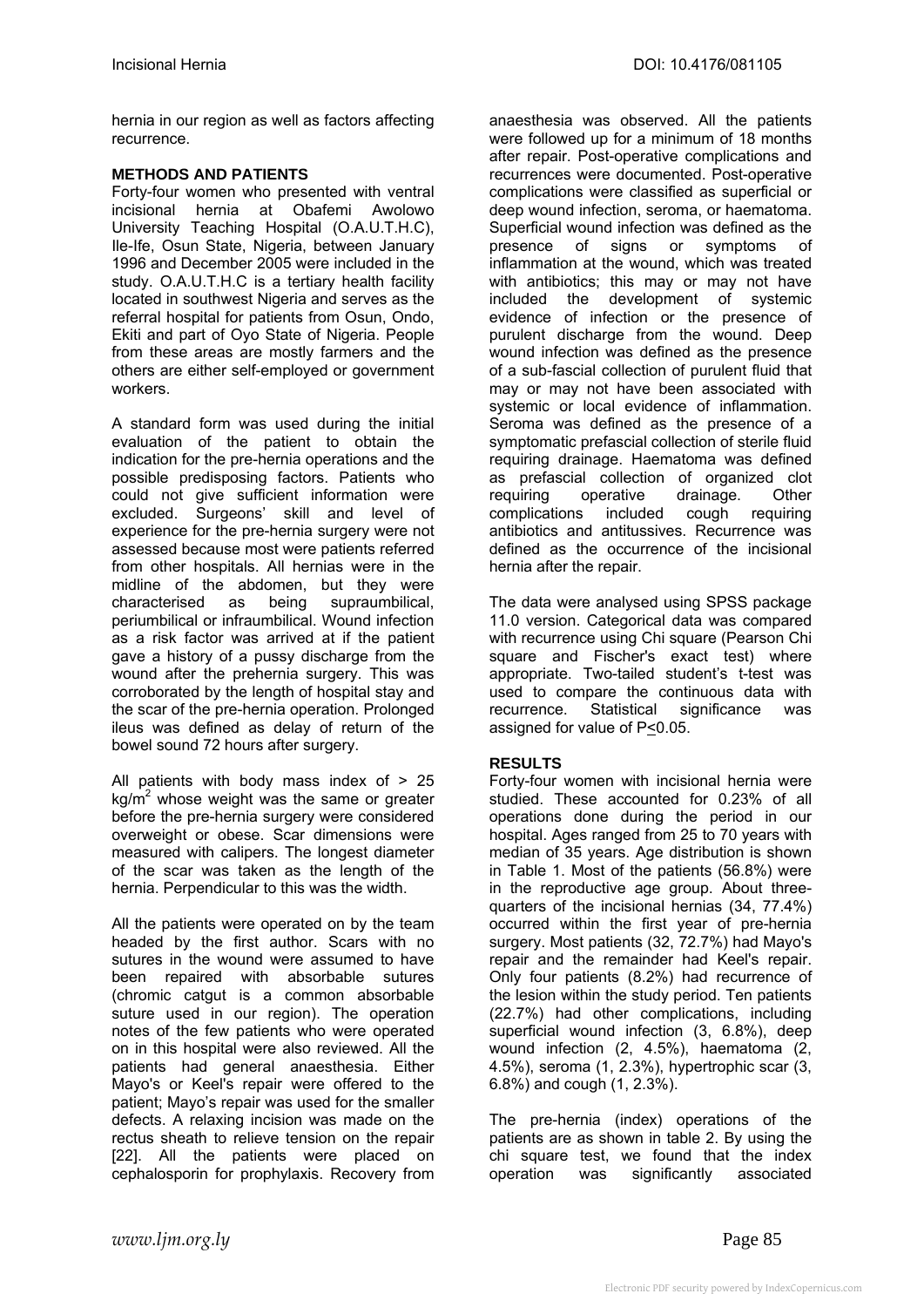(P<0.0001) with the nature of the surgery: emergency or elective. Twenty-eight patients (63.6%) had caesarean section, 26 of whom were on emergency basis. Obstructed labour (18, 69.2%) was the most common indication for emergency caesarean sections, followed by foetal distress (4, 15.4%) and eclampsia (4, 15.4%)*.* The six emergency exploratory laparotomies were done for two typhoid perforations, one appendiceal abscess, and three uterine perforations from septic abortion. The elective surgeries included total abdominal hysterectomy with bilateral salpingoophorectomy, herniorrhaphies cholecystectomy, bilateral truncal vagotomy with pyloroplasty, and right hemicolectomy. Most hernias were infraumbilical (36, 81.9%). Only six hernias were periumbilical (13.6%) and two (4.5%) were supraumbilical.

**Table 1:** Age distribution and the outcome of surgery in the 44 women with incisional hernia

| Variable                 |                   | Frequency | Percentage |
|--------------------------|-------------------|-----------|------------|
| Age                      | $29$              | 9         | 20.5       |
|                          | 30-39             | 15        | 34.1       |
|                          | 40-49             | 10        | 22.7       |
|                          | 50-59             | 6         | 13.6       |
|                          | $\geq 60$         | 4         | 9.1        |
| Onset of hernia (months) | $0-6$             | 14        | 31.9       |
|                          | $7 - 12$          | 20        | 45.5       |
|                          | $13 - 18$         | 6         | 13.6       |
|                          | 19-24             |           | 4.5        |
|                          | $>25$             | 2         | 4.5        |
| Method of repair         | Mayo's            | 32        | 72.7       |
|                          | Keel              | 12        | 27.3       |
| Outcome of surgery       | Recurrent         | 4         | 9.1        |
|                          | Not recurrent     | 40        | 90.9       |
| Complication             | None              | 36        | 73.5       |
|                          | Wound infection   | 5         | 11.4       |
|                          | Haematoma         |           | 4.5        |
|                          | Seroma            |           | 2.3        |
|                          | Hypertrophic scar | 2         | 4.4        |
| Total                    |                   | 44        | 100        |

| Table 2: Prehernia (index) operations among incisional hernia patients |  |  |
|------------------------------------------------------------------------|--|--|
|                                                                        |  |  |

| Procedure | Type                | <b>Number</b> | Percentage | Indication               |
|-----------|---------------------|---------------|------------|--------------------------|
| Emergency | Caesarean section   | 26            | 59.1       | Obstructed labour 18     |
|           |                     |               |            | Fetal distress 4         |
|           |                     |               |            | Eclampsia 4              |
|           | Exploratory         | 6             | 13.6       | Typhoid 2                |
|           | laparotomy          |               |            | Appendiceal abscess 1    |
|           |                     |               |            | Uterine perforation 3    |
| Elective  | Caesarean section   | 2             | 4.5        | Previous C.S 1           |
|           |                     |               |            | Pregnancy and fibroid 1  |
|           | TAH + BSO*          | 3             | 6.8        | Uterine fibroid 2        |
|           |                     |               |            | Endometrial cancer 1     |
|           | Herniorrhaphy       | 5             | 11.4       | Epigastric hernia 2      |
|           |                     |               |            | Umbilical hernia 1       |
|           |                     |               |            | Recurrent I.H. $2^{\pi}$ |
|           | Cholecystectomy     |               | 2.3        | Gallstone 1              |
|           | Right hemicolectomy |               | 2.3        | Caecal mass 1            |

P≤0.0001 - The incidence of incisional hernia are more common in patients who had emergency surgeries than elective surgeries.

TAH-BSO\* = Total abdominal hysterectomy and bilateral salpingoophorectomy

Recurrent I.H.  $* =$  Recurrent inguinal hernia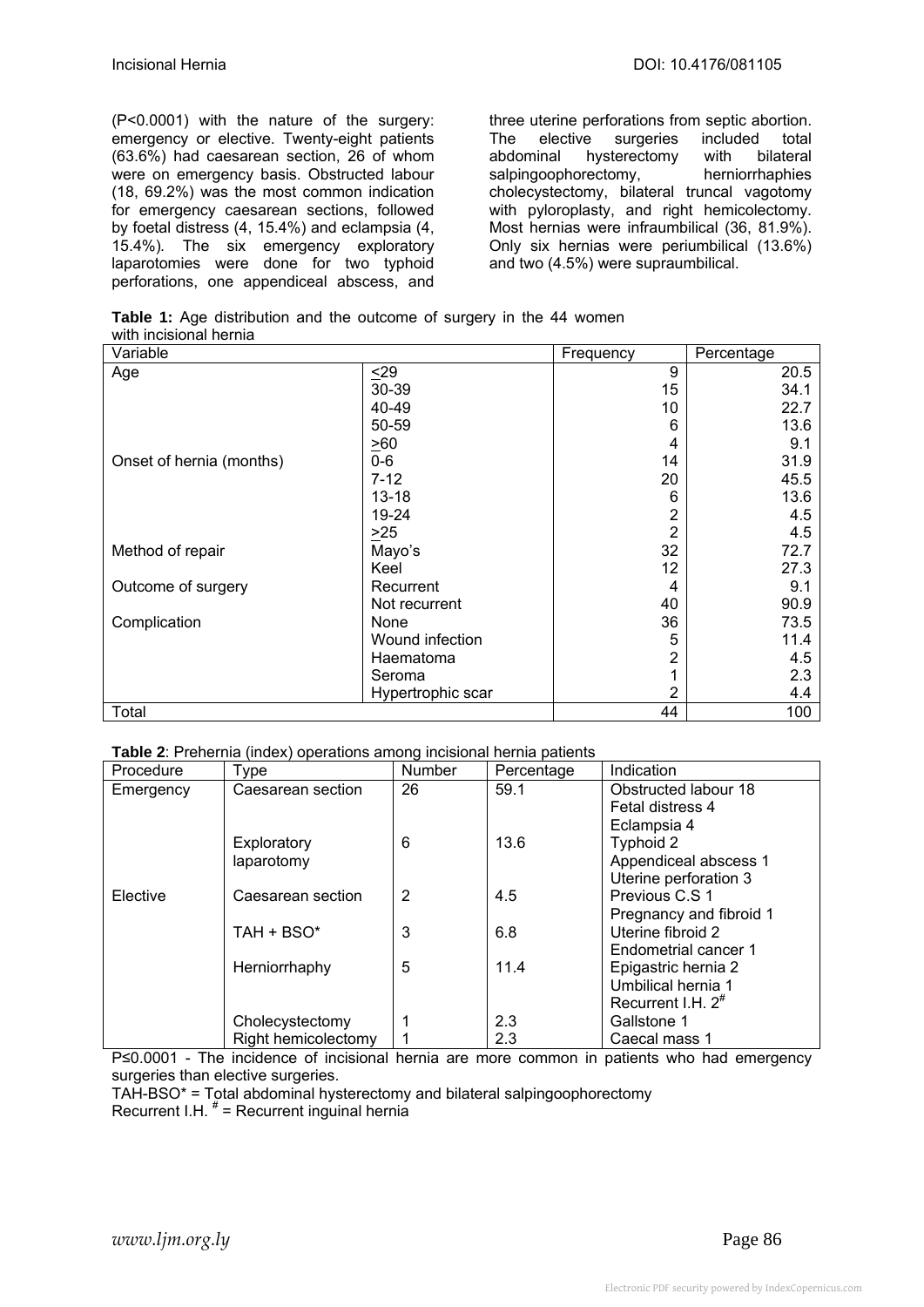The sizes of the hernias ranged from 2.5 to 15 cm long with a median of 10.0 cm, and from 2.5 to 12 cm wide with a median of 6.0 cm. The area of the defect ranged from 6.25 to 180  $cm<sup>2</sup>$  with a median of 75  $cm<sup>2</sup>$ .

The major predisposing factors included midline incision (44, 100.0%), wound sepsis (35, 71.4%), absorbable suture (34, 69.4%), overweight (12, 24.5%), and prolonged post operative ileus (10, 20.4%) (Table 4). Other factors included multiparity, wound attrition from old age, drain from original wound, cough, haematoma, difficult extubation, diabetes mellitus, cigarette smoking, and cancer.

**Table 3:** Anatomical location of hernia defect

| <b>Site</b>    | Frequency | Percentage |
|----------------|-----------|------------|
| Supraumbilical |           | 4.5        |
| Periumbilical  | 6         | 13.6       |
| Infraumbilical | 36        | 81.9       |

Patients were followed up for 18 to 60 months. Of the four patients with recurrence, two were overweight and had wound infection, and the other two had difficult extubation associated with wound infection. Recurrence was significantly affected by the pre-hernia surgery (P=0.012). Recurrence was seen in the repair of incisional hernia resulting from umbilical hernia and emergency caesarean section. The method used did not affect the recurrence rate.

|  | Table 4: Factors associated with incisional hernia in 44 patients |  |  |  |
|--|-------------------------------------------------------------------|--|--|--|
|--|-------------------------------------------------------------------|--|--|--|

#### **DISCUSSION**

We studied forty-four women, most of whom were of reproductive age. Pre-hernia surgeries were pregnancy-related in 28/44 (63.6%) cases. This age group is always subjected to prolonged or repeated stretching and weakness of the abdominal muscular tendinous structure. It is therefore not surprising that incisional hernia was more prevalent in this group Twenty-six patients (59.1%) had emergency caesarean section before the incisional hernia. This is in agreement with previous observations [13,23]; the pregnant abdomen, attendant obesity, and emergency nature of surgery can all predispose to incisional hernia.

The major possible predisposing factors identified in this study (Tables 2,3,4) are not much different from those reported elsewhere [13,18,23,24]. It seems that little is being done to reduce these preventable risk factors. Thirty-two patients (72.7%) had emergency operations, where nothing could have been done about the weight of overweight patients. Hence, obesity as a causative factor was prominent in 12 (27.3%) of our patients. Surgeons' lack of experience and inappropriate surgical technique could also be factors leading to incisional herniation. This could not be ascertained in many of our patients who had presented from various hospitals, without access to their previous operation records.

| Factor                                                 | Number of patients | Percentage |
|--------------------------------------------------------|--------------------|------------|
| Absorbable sutures                                     | 32                 | 72.7       |
| Midline incisions                                      | 44                 | 100.0      |
| Wound sepsis                                           | 35                 | 79.5       |
| Overweight (body mass index $> 25$ kg/m <sup>2</sup> ) | 12                 | 27.3       |
| Multiparity (previous multiple caesarean section)      | 2                  | 4.5        |
| Wound attrition                                        | 5                  | 11.4       |
| Post operative ileus                                   | 8                  | 18.2       |
| Drain site (outside original wound)                    |                    | 2.3        |
| Cough                                                  | 2                  | 4.5        |
| Haematoma                                              | 2                  | 4.5        |
| Difficult extubation                                   |                    | 2.3        |
| Diabetes mellitus                                      | 3                  | 6.8        |
| Cigarette smoking                                      | 4                  | 9.1        |
| Cancer                                                 | 2                  | 4.5        |

Wound sepsis has continued to be an important risk factor [24]. It was contributory in 79.5% of our patients. Perhaps the usual reduced immune state of pregnancy and the occasional undetected gestational diabetes [25], combined with the emergency nature of the surgeries could account for this frequent involvement of sepsis. The constant mutations of the contaminating genital microbes and consequent development of antibiotic resistance do not make matters any better.

All our patients had vertical abdominal incisions for the index operations. The least resistance to stress by intra-abdominal forces is offered by vertical incision, which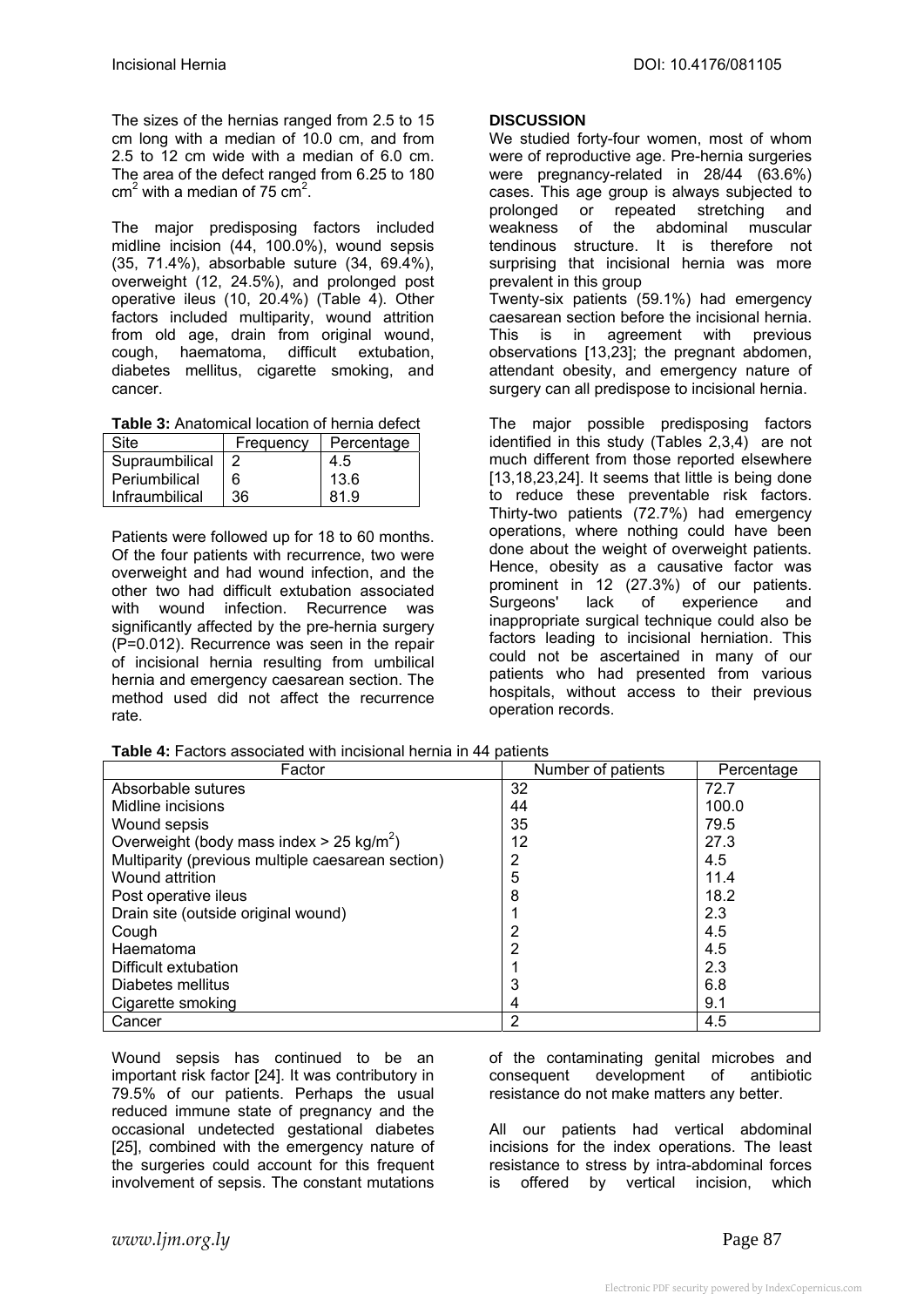transversely divides the oriented fascia fibers of the anterior abdominal wall [1,13]. This could explain the 100% constancy of this risk factor in our patients. This may account for Pfannestiel incisions recording very low incidence of incisional hernia [25].

Incisional hernia is expected in patients who have absorbable suture for fascia repair [1,26]. Midline abdominal fascia is poorly vascularised and hence is slow to heal, consolidate and regain its tensile strength [1,27,28]. It therefore requires suture materials whose tensile strength will still hold until the fascia heals. As noted by previous workers [24,29], herniation through the lower midline scar was more frequent in our series (81.9%). This is anatomical, due to the thinner anterior sheath with virtually no posterior sheath support of the linea alba. It has also been attributed to the orientation of the incision, which is parallel to the line of forces acting on it [29].

The sizes of our patients' hernial defects allowed re-apposition without significant tension. Hence two main techniques (Mayo's and Keel) were employed [30,31,32]. Monofilament non-absorbable (Nylon 1) sutures were used in these patients. This suture has been used successfully by other workers [8,23,27,33]. Surgical treatment of incisional hernia include suture repair (which may incorporate relaxing incision), internal suture retention techniques, muscle flap rotation, autodermal hernioplasty, and prosthetic implantation using onlay and sublay techniques [5,34]. Korenkov *et al.* concluded that suture repair was safe for small incisional hernias; both autoplastic and alloplastic hernia repair yielded comparably low recurrence rates, but led to a high rate of wound infection [35]. Laparascopic herniorrhaphy is a promising technique with all the advantages of minimally-invasive surgery [5,22,36,37].

Incisional hernia repair is associated with high cumulative rates of re-operative repairs; and important measures of adverse outcomes have not improved [10]. The recurrence rate among the 44 patients was 4/44 (9.1%), after a period of follow-up ranging from 18 to 60 months. This should not be discouraging because two of the cases are thought to have been due to wound sepsis and overweight.

Therefore, we suggest that whenever possible, reduction of weight should be encouraged before laparotomies and incisional hernia repair in overweight patients [22]. Transverse incisions, unless contraindicated, should be

used more frequently. Judicious use of perioperative antibiotics in all emergency laparatomies, particularly caesarean section, with meticulous attention to asepsis at all times should be encouraged. Chromic catgut should not have a place in repair of fascia of midline incisions. There is a need to continue insisting on appropriate nonabsorbable suture materials in closure of abdominal wounds during laparatomy. The well-established surgical principles remain valid: wound closure should be free of excessive tension, the sutures should be placed in healthy tissue, and strong suture material should be used to support the wound through the critical period of healing [5].

# **CONCLUSION**

Despite the relatively small number of patients, we confidently conclude that the major clinical attributes with possible risk factors for incisional hernia are using the wrong type of sutures, midline incisions, wound sepsis, and overweight. The role of the individual attributes is not clear. A further study of a large population to compare patients with similar attributes but no incisional hernia would be shed light on this.

However, we recommend that whenever possible, reduction of overweight be encouraged before laparatomies and that transverse or oblique incision be used instead of vertical incision when practicable. Prophylactic antibiotics should be used in all emergency laparatomies, especially caesarean sections for obstructed labour. Absorbable sutures (especially chromic catgut) should not have a place in repair of fascia of midline incision. If these suggestions are adhered to, the incidence and morbidity of incisional hernia will definitely diminish.

It is noteworthy that in our centre we started repairing incisional hernias and other defects with mesh. This forms the thrust of an ongoing prospective study on the management of fascial defects.

## **CORRESPONDING AUTHOR:**

Olabanji JK, e-mail: jkolabanji2002@yahoo.com

# **REFERENCES**

- 1. Sahtora TA, Roslyn JS. Incisional Hernia. Surg Clin North Am 1993; 73: 557-70.
- 2. Leaper DJ, Pollock AV, Evan M. Abdominal wound closure: a trial of nylon, polyglycolic acid and steel sutures. Br J Surg 1977; 64: 603-6.